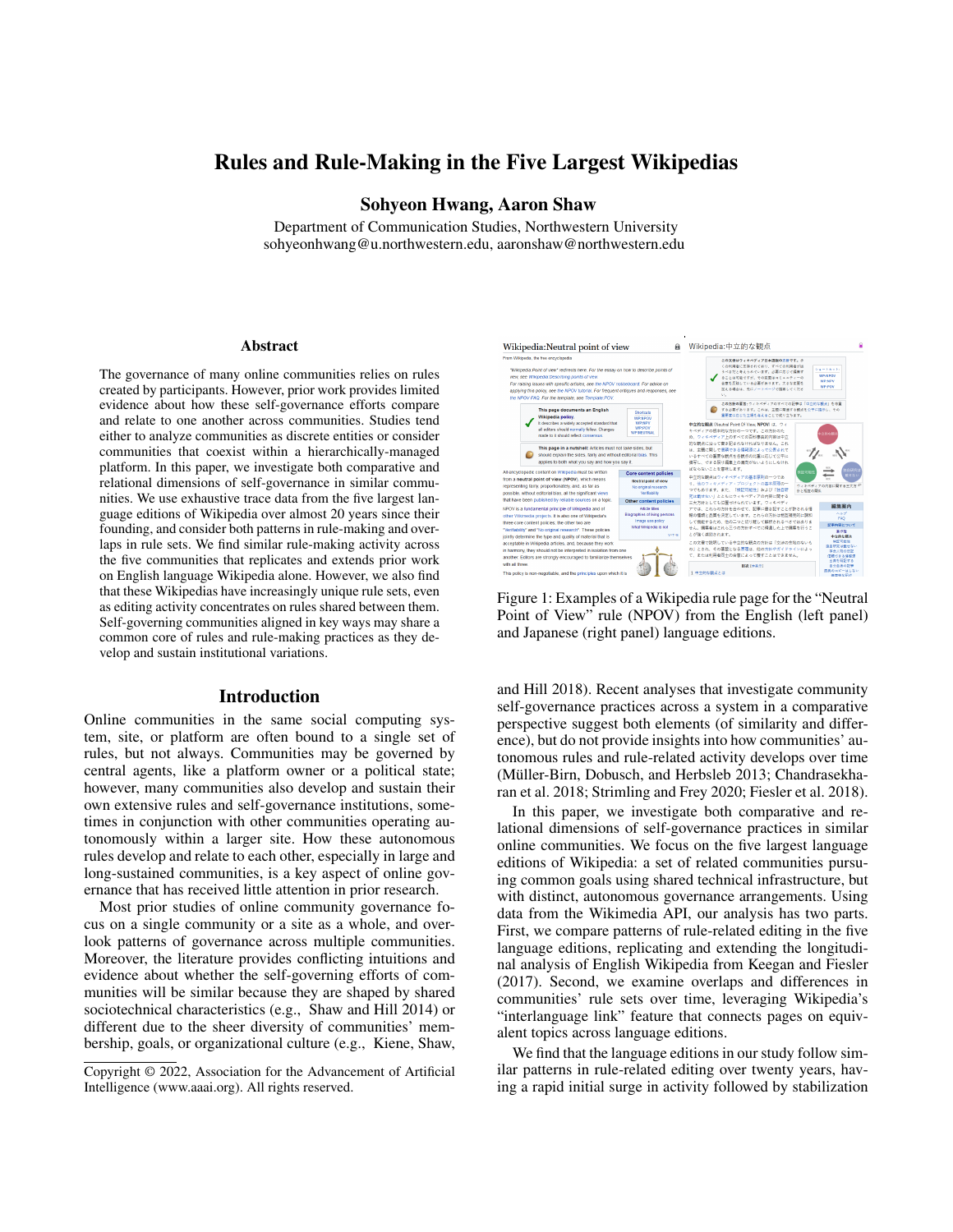and a shift towards discussing rules rather than editing them. However, the five Wikipedias also follow distinct trajectories. Further, the language editions' rules overlap less over time, producing increasingly differentiated rule sets even as most activity focuses on widely-shared rules.

This work makes three main contributions: (1) we provide evidence that large, well-established Wikipedia language editions follow similar patterns of rule creation and organizational formalization, replicating and extending prior work that focused predominately on English Wikipedia; (2) we show that communities with the same goals, technical infrastructures, and similar organizational trajectories develop substantial and sustainable institutional variations; and (3) we highlight the importance of broad, widely-shared rules created early on in communities' histories.

### Background

# Rules and Rule-making in Online Governance

Rules in online communities serve critical social and organizational functions related to governance. In Ostrom (1990)'s analysis, rules are established institutional arrangements that coordinate behavior, get enforced, and have consequences when broken. While governance certainly extends beyond rules, rule-making, or enforcement, rules—especially written or formalized ones—create central, visible places for group members to learn, review, and contest norms.

Rules come about for a variety of reasons and change in a variety of ways. In some cases, rules might be set by founders who have specific community goals (Fiesler and Dym 2020) or emerge out of consensus amongst community members (Kiesler et al. 2012). In other cases, they might arise or change rapidly. For example, Kiene, Monroy-Hernández, and Hill (2016) described how rules on a Reddit community called *NoSleep* changed after the community saw a sudden influx of users, with the rules becoming narrower in scope and more articulated for new users.

In these ways, rules serve as natural histories of group governance (March, Schulz, and Zhou 2000) and shed light on how governance has changed over time. For example, Keegan and Fiesler (2017) examined the evolution of rules on English Wikipedia and found a "policy environment marked by on-going rule-making and deliberation [...]" even after a decade, alongside declining revision activity and uneven attention among rules. One limitation of many studies looking at rules in online settings is that they frequently consider just one community or an entire site. As we elaborate in the following section, looking across and between communities is essential to understanding online governance.

#### Governance in Multiple Online Communities

Online community governance often happens at several levels via distinct community-level practices as well as the various relationships between them. Prior studies of online community governance have examined a range of sites, platforms, and federated services including Wikipedia, Fandom (formerly Wikia), Reddit, World of Warcraft, Minecraft servers, Facebook Groups, and more. A comprehensive review exceeds the scope of this paper, but several salient pat-

terns stand out. First, prior research looking beyond a single community has tended to pursue either a comparative or a relational approach. In general, comparative research considers patterns *across* communities as comparable, independent units of analysis whereas relational research emphasizes the connections and interactions *between* them. Some key aspects of each motivate our study of rules and rule-making.

Comparative analyses Online communities often share many attributes and they provide an ideal opportunity to understand organization and governance practices through *comparative* studies, which can yield more robust and generalizable results (Hill and Shaw 2019). However, HCI's historical focus on novelty has discouraged replicating findings across empirical settings (Wilson et al. 2011) and a limited body of prior literature has engaged in comparative work.

Comparative analyses of self-governance in communities point to both similarities and differences. Large, longsurviving communities exhibit similarities in governance complexity and rule articulation (Frey and Sumner 2019), parallel trajectories of governance and contributor behavior as communities grow (Müller-Birn, Dobusch, and Herbsleb 2013; TeBlunthuis, Shaw, and Hill 2018; Shaw and Hill 2014), and reflect prevailing patterns in how we think about community governance structure (Schneider 2021). At the same time, self-governance in online spaces can embrace immense opportunities for institutional flexibility and diversity (De Filippi et al. 2020). Despite the shared patterns noted above, rules and norms also differ across communities, even within the same site or platform (Fiesler et al. 2018; Chandrasekharan et al. 2018; Strimling and Frey 2020). Rules may remain context-dependent and tailored to the community at hand even when they overlap, presumably as a product of diverse community goals, content, membership, technical affordances, and histories.

To advance these lines of inquiry, we ask: RQ1. *How do patterns of rule-making over time compare across autonomous communities with shared goals and technical infrastructure?* Few prior studies have (to our knowledge) conducted longitudinal comparative analysis of rules and rulemaking activity across communities that share both common goals and technical infrastructure as well as the autonomy to pursue divergent organizational practices. Such environments create opportunities for institutional diversity while holding some potential sources of that diversity constant.

Relational analyses of communities Whereas comparative work treats communities as separate entities, a relational approach considers a range of possible interactions and interdependencies between them. Communities, especially those within a single site, do not exist in isolation, but instead within a complex ecosystem of related, overlapping groups. Such communities can compete with and complement each other (TeBlunthuis and Hill 2021; Hwang and Foote 2021), as users move between and engage with them (Tan and Lee 2015).

In terms of governance, communities within a site or platform may be unified by shared constraints and bounds, as the design choices (Malik and Pfeffer 2016) and culture (Massanari 2017) of a site shape activity. Jhaver, Frey, and Zhang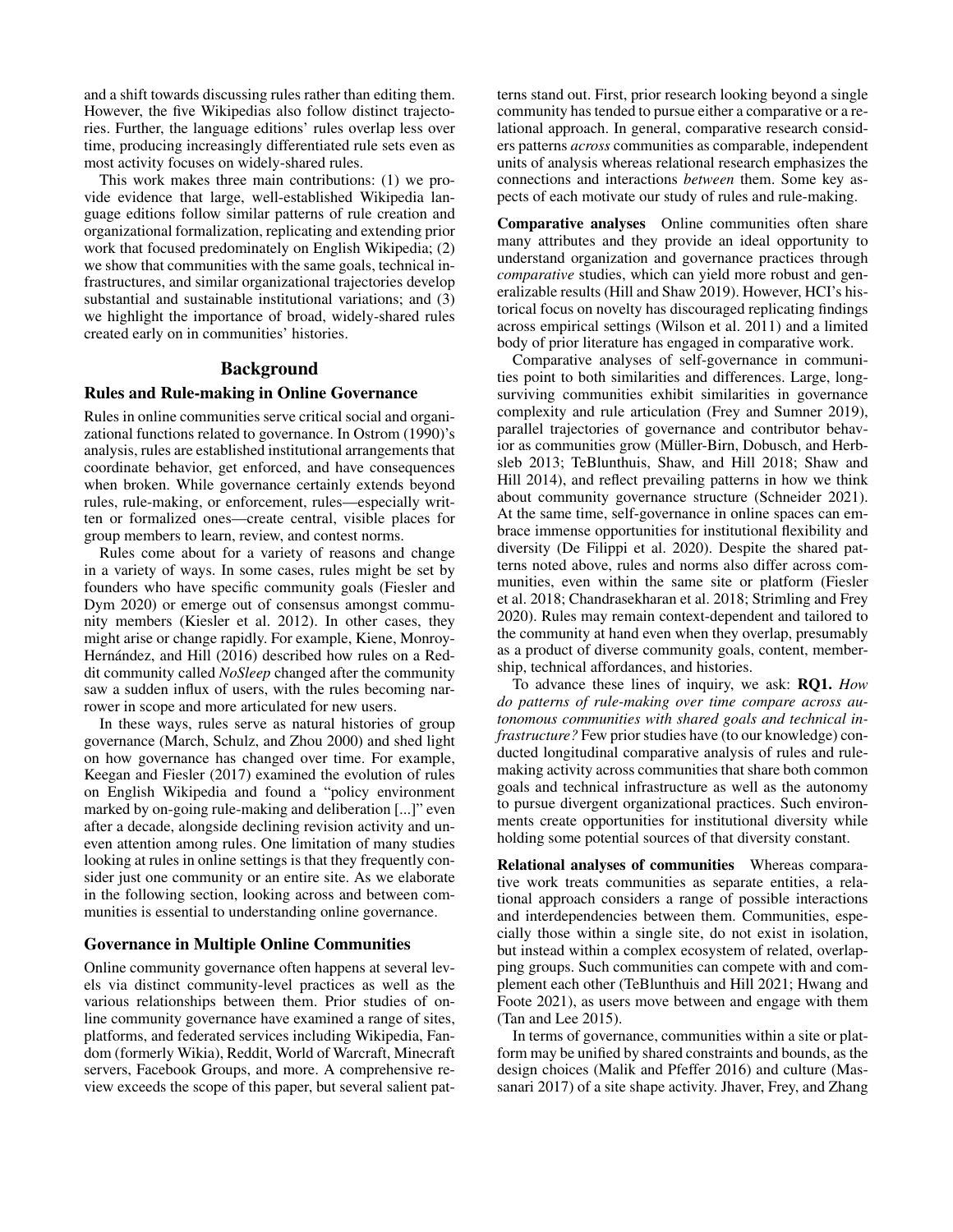(2021)'s characterization of "multi-level governance structure[s]" in social computing systems emphasizes how community governance is both vertically entangled with "toplevel" actors such as platforms and horizontally connected to other communities. In the case of sites or projects with shared goals and technical infrastructure, such as different language editions of Wikipedia, we might expect that communities' rules are even more deeply intertwined.

Conversely, even seemingly similar self-governing communities have diverse rules, norms, and institutional arrangements (e.g., Fiesler et al. 2018; Frey, Krafft, and Keegan 2019; Strimling and Frey 2020). This follows the principles and findings of Ostrom (1990), who argues that rules developed within an autonomous collective have more staying power than those imposed externally. In other words, rules created by communities themselves should last longer, leading to increasing differences among communities.

Together, the prior work considering the relationships between communities' governance practices in a single site emphasizes that they are both intertwined and diverse. More precise characterizations of how communities relate in their self-governance efforts remain warranted, especially in situations where communities share key attributes. To this end, we ask RQ2. *How do the sets of rules become more or less similar over time among communities with shared goals and technical infrastructure?*

# Governance in Wikipedia(s)

We pursue RQ1 and RQ2 through an analysis of selfgovernance in a sample of Wikipedia language editions. Wikipedia presents a unique governance environment that deviates from many settings of earlier work in important ways.<sup>1</sup> A massive, global multilingual project, Wikipedia involves millions of contributors across several hundred language editions, which have been substantially oriented in vision and goals by the first language edition, English, which began in 2001. The projects have proceeded in tandem with the Wikimedia Foundation (WMF), a U.S.-based non-profit organization created in 2003.

The governing relationship of the Wikipedia language editions to each other, the WMF, and other entities encompassed by the larger project is amorphous. The WMF provides financial and organizational support to language editions in addition to managing and owning all Wikipedia infrastructure. While WMF staff engage in supra-project level decision-making alongside community leaders, the volunteer editor communities retain mostly autonomous control over their own governance, and individual language editions have many sub-communities. In sum, the entire ecosystem is not reducible to a hierarchical, nested arrangement where the WMF "owns" the language editions, although it does hold resources that allow it to project unique authority.

Several aspects of this governance arrangement inform how we pursue the research questions above. In the comparative component of our inquiry (RQ1), we focus on the rules and related activity within language editions. On a day-

to-day level, the projects operate as autonomous governance environments and so we consider them as such here. Studies looking at multiple language editions emphasize the differences across them as they have distinct sets of users and content (Hara, Shachaf, and Hew 2010; Hecht and Gergle 2010; Sen et al. 2015; Hale 2014; Kim et al. 2016), suggesting different organizational practices and needs. At the same time, given that they are connected by their shared mission and various sociotechnical mechanisms, the governance of each community is intertwined. We pursue this relational dimension of our study (RQ2), through an analysis of overlaps in language editions' rule sets.

#### Methods

To examine patterns of rules and rule-making in communities sharing goals and technical infrastructure, we look at a sample of the five largest language editions of Wikipedia at the time of data collection. We define language edition size in terms of the number of "active" editors, defined as editors who made at least 1 edit in the last 30 days: English, French, German, Japanese, and Spanish<sup>2</sup>. Because language editions operate using shared technical infrastructure and toward the same goals, they are ideal cases to study how selfgovernance varies and relates across communities. As active and established communities, these language editions also have many people likely to engage with rules as well as long histories over which to observe rule-making behaviors.

To compare patterns of rule-making across communities (RQ1), we examined the revision histories of rule pages. In each wiki, rules can be written and revised by any contributor, and every revision is logged, providing a comprehensive record of rule-making activity. Rule pages are managed differently per language edition, but often appear within the "project" namespace, a distinct sub-domain in a Wikipedia dedicated to project governance and administration.<sup>3</sup>

To study the evolution of rules in relation to each other (RQ2), we leverage "*interlanguage links*" (ILLs).<sup>4</sup> ILLs are intended to connect conceptually equivalent pages across Wikipedia language editions, although exceptions exist for concepts that may collapse or fork across languages. Language editions primarily manage ILLs through a central knowledge graph, Wikidata. In Wikidata, individual entities are assigned unique object identifiers (called "Q identifiers" or "QIDs"). Pages on different language editions that refer to the same QID are (automatically) connected by an ILL.

ILLs can exist for rule pages as well as content article pages and a given ILL need not be reciprocal between language editions. The variable extent to which language editions are conceptually aligned in their articles formed the basis of several important prior studies (Hecht and Gergle 2010) and the design of the Omnipedia system (Bao et al.

<sup>&</sup>lt;sup>1</sup>See Jemielniak (2014) for a full exposition of Wikipedia's organizational history and form.

<sup>&</sup>lt;sup>2</sup>As of April 2022, these language editions remain the largest in terms of active editor count.

<sup>&</sup>lt;sup>3</sup>For more, see the English Wikipedia project namespace page explaining the concept and usage of namespaces within Wikipedia: https://en.wikipedia.org/wiki/Wikipedia:Namespace.

<sup>&</sup>lt;sup>4</sup> See the English Wikipedia help page on ILLs for a conceptual overview: https://en.wikipedia.org/wiki/Help:Interlanguage links.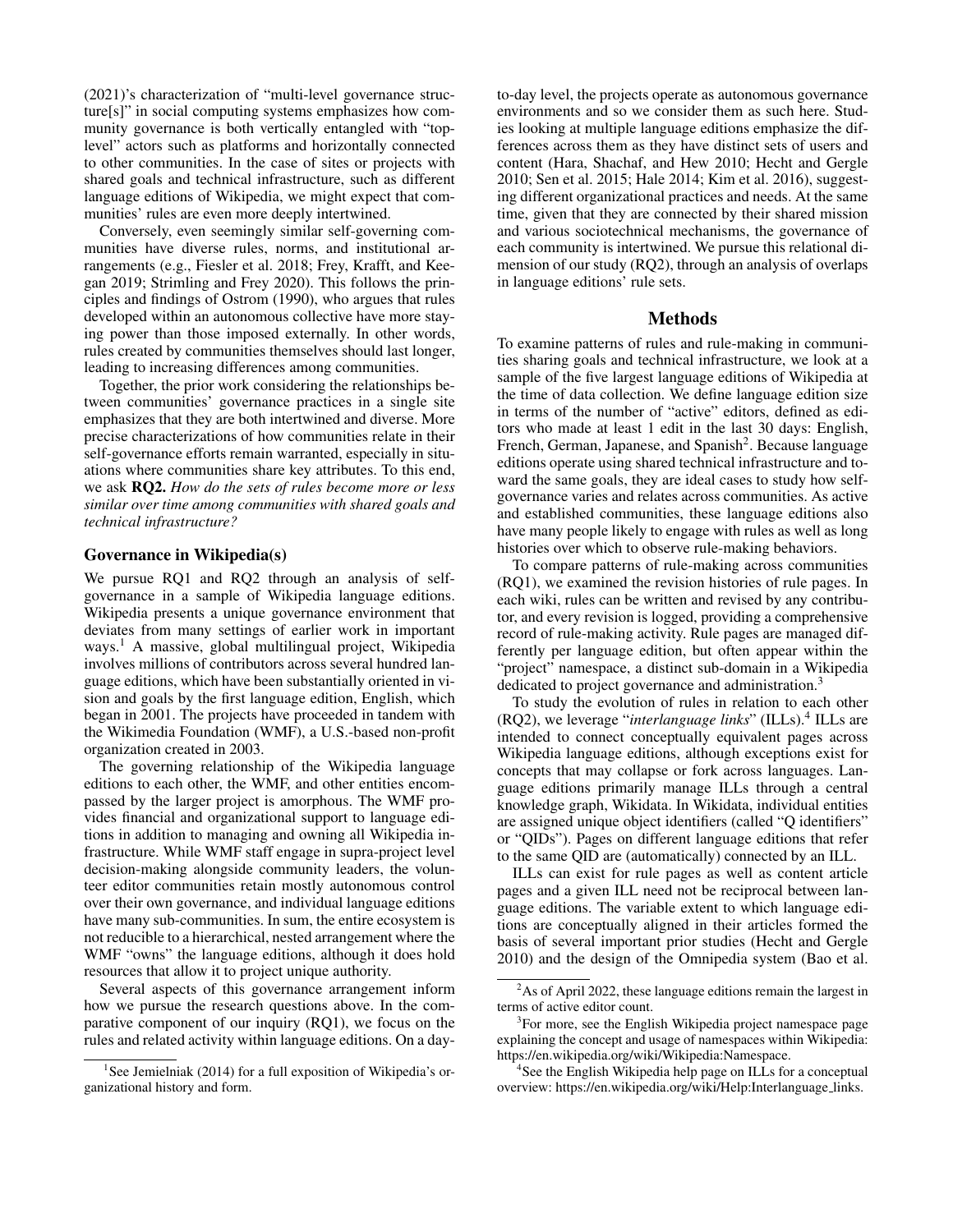|                   |                     | EN        | FR     | DE      | JA.    | ES     | <b>Total</b> |
|-------------------|---------------------|-----------|--------|---------|--------|--------|--------------|
|                   | N                   | 313       | 127    | 122     | 113    | 105    | 780          |
| <b>Rule pages</b> | Edits               | 266,048   | 31.437 | 40.591  | 16,679 | 27,609 | 382,364      |
|                   | <i>Contributors</i> | 46,767    | 4.879  | 7.952   | 3.441  | 5.165  | 67,020       |
|                   | N                   | 309       | 120    | 115     | 112    | 90     | 746          |
| Rule talk pages   | Edits               | 1,091,530 | 37,098 | 138,088 | 37,562 | 10.237 | 1,314,515    |
|                   | <i>Contributors</i> | 45.517    | 2,664  | 8,275   | 3,168  | 2,726  | 61,888       |
| Total             | <i>Contributors</i> | 80.478    | 6.424  | 13.601  | 5.523  | 7.130  | 111.497      |

Table 1: Rule and Rule talk pages count (N), edits, and contributors per language edition (columns, in order: English, French, German, Japanese, Spanish) for the rule pages. Note that Contributors are unique within page-type and so the final row also provides total unique contributors for both page types.

2012). To our knowledge, no prior work has analyzed this aspect of Wikipedia in order to investigate the relationships between community governance practices.

### Data

Our data comes from the revision histories of all rule pages and corresponding talk pages for the five sampled language editions from their start date through December 2020 (nearly twenty years for each language edition). Rule pages are managed differently across language editions, which often define specific types of rules in incommensurate ways. As a result, constructing a sample of rule pages across language editions required multiple steps: (1) define general criteria by which to determine whether pages were rules or not; (2) identify candidate pages per language edition likely to contain at least all pages that would meet the criteria; and (3) apply the criteria to candidate pages to determine the sample to be included in analysis. This provides a general method of extracting comparable samples of rule sets across language editions.

Our criteria to determine whether a page was a rule or not were based on key dimensions of rules noted in our Background: we considered whether the page articulated widelyaccepted normative content about "how things should be done" in a language edition that would, when invoked, likely be considered a salient ("official") expectation applicable to all contributions and could, if violated, have consequences (Ostrom 1990). This excludes pages that only contain links to other rules, technical details about how things work in a project, or historical information about previous routines. It also excludes proposals for new rules, reflections on the rationale behind rule(s), debates over the legitimacy of rule(s), or other guides that might influence behavior but lack the normative weight and enforceable quality of rules.

We identified four sources for candidate pages likely to contain at least all rule pages in each language edition:

1. Relevant "list of. . . " pages in the project namespace. For example, there is a "list of policies" page in English Wikipedia.<sup>5</sup> This includes pages such as WP:Richtlinien in German and WP:Recommandation in French.

- 2. The policy/guideline (or analogous terms) "category" pages. We look with a max depth of 1 sub-category as preliminary exploratory analysis indicated that pages meeting our criteria are generally listed within this range and further sub-categories extend beyond rule pages quickly.
- 3. Rule (Policy, Guideline, Richtlinien, Recommandation) navigation boxes on rule pages, which contain links to more rules (E.g., see the blue boxes in the bottom-right of both pages in 1).
- 4. Each wiki's page of shortcuts.<sup>6</sup> Shortcuts invoke or link to rules (and other oft-referenced pages) elsewhere on a wiki (e.g. "Neutral point of view" invoked with the shortcut "WP:NPOV" on English Wikipedia).

Using these sources, we identified 801 candidate pages as of February 2020 that might be rules. We then applied the definition described above to each page to filter out nonrule pages. For languages unfamiliar to members of the research team, we used Google Translate to aid in this process. This (applied May 2021) yielded a sample of 780 rule pages across the five language editions. For the entire sample, we retrieved full revision histories for each rule page and corresponding talk page using the WikiMedia API. We also retrieved all interlanguage links, described below, for these pages.<sup>7</sup> Summary information about the sample, broken down by language edition, appears in Table 1.

# Analysis

Our analysis consists of two parts: we first examine rulemaking patterns using the revision histories of rule pages and their talk pages; we then combine this data with ILL data to evaluate rule overlaps over time. For both, we primarily examine counts, proportions, and descriptive statistics of various attributes of rule-related editing activity.

For all analyses, we compare communities in relative time (i.e. in terms of age rather than calendar time): data for each language edition starts at year 0, defined as the point at which rule-related activity in that Wikipedia began. For

<sup>&</sup>lt;sup>5</sup>https://en.wikipedia.org/wiki/Wikipedia:List\_of\_policies

<sup>6</sup> See, e.g., https://en.wikipedia.org/wiki/Wikipedia:Shortcut

 $7$ Our API scripts are based on those used in Keegan and Fiesler (2017). All data and code for our work is available as part of the replication materials for the paper to be published at https://doi.org/ 10.7910/DVN/WSMV2H.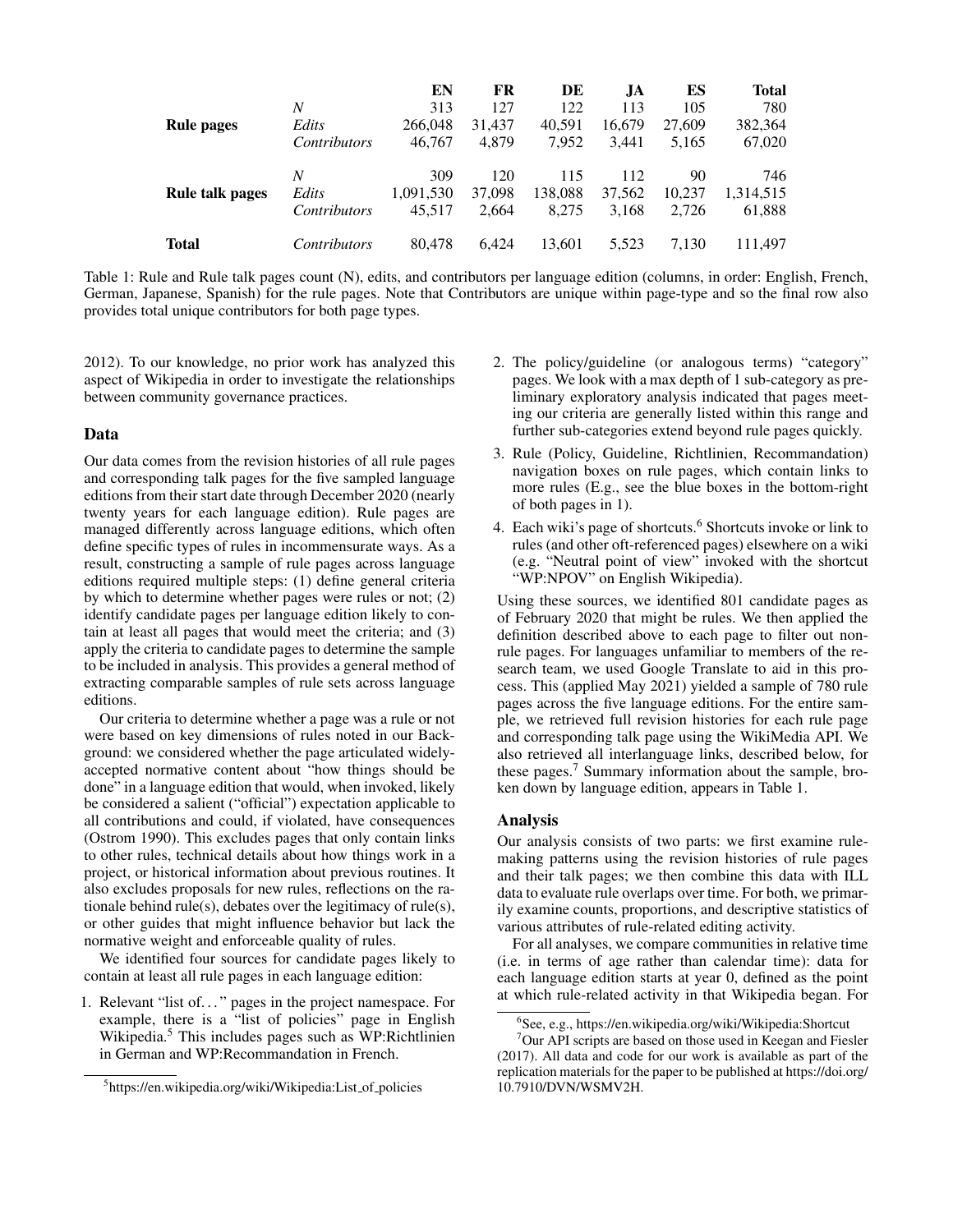

(a) Cumulative distribution function of proportion of rules created







Figure 2: Trends in rule-related revisions (revisions on rule pages or their corresponding talk pages) by years since the first rule-related revision. 0 on the y-axis thus means the first year per language edition of rule-related revision activity.

graphs plotting trends over time, we stop at year 17 (the 18th year), the age of the youngest language editions in our sample at the time of data collection. We align the data in this way for two reasons: (1) our comparative inquiry focuses on patterns in the life-cycles of communities; and (2) we consider relationships between communities through the analysis of ILLs. The Discussion section considers the implications and limitations of this choice.

RQ1: Comparison across language edition rules. We replicate part of the analysis conducted by Keegan and Fiesler (2017) and apply it to our sample of rule pages. That paper investigated patterns in rule-related editing activity in English Wikipedia alone. We adapt the analyses to accommodate some of the variations between the English language edition and the others in our study. In particular, we adapt the investigations into patterns in rule-page revisions (the number of, the lag between, and the size of revisions over time) to examine rule-related editing activity. We also evaluate the findings in Keegan and Fiesler (2017) that revisions go increasingly to talk pages and older rules. One difference is that we consider rules as a general group per language edition instead of distinguishing between classes of rules (e.g., policies vs. guidelines). We also do not conduct user-level analyses, focusing instead on rule pages nested within language editions as the units of analysis.

RQ2: Relationships between language edition rules. We examine ILLs to understand how rules in all five language editions relate to each other. For each rule page in each year, we count the number of ILLs it has to one of the other four language editions; therefore a rule in any language and year will have between zero and four ILLs. We first compare the distributions of rules and revision activity across number of ILLs over language editions over time. Our measure of links per year is not dependent on when a user added an ILL but rather on when two pages with current ILLs coexisted. This helps us avoid misattributing changes in ILL status as changes in overlaps when they are actually due to changes in procedures surrounding ILLs. We then group the rule pages by number of ILLs and consider the most and least connected rules (those with four and zero ILLs respectively) in terms of revision activity, talk activity, and several other attributes. This comparison reveals how

rule-related activity patterns vary between the widely-shared rules and community-specific ones.

### Results

### Comparing Rule-related Activity

*RQ1. How do patterns of rule-making over time compare across autonomous communities with shared goals and technical infrastructure?*

Rule creation follows similar, but distinct patterns across the wikis in our sample. Figure 2a shows the cumulative proportion of rules created in each year over the lifetime of each wiki. In general, most rules are created early. For all language editions, years 2–6 see the most rule page creation. Japanese Wikipedia is an exception, with 25% of its rules created in its first year (year 0), which makes that first year the year with most rules created for the wiki.

To investigate why Japanese Wikipedia diverged in this regard, we examined the 29 rules created in year 0 of Japanese Wikipedia. Most (25 of the 29) had at least one ILL page in this first year. The earliest ten revisions of each of the 29 rule pages showed that at least 16 of them started as translations of its corresponding contemporary on English Wikipedia (which began rule-making two years before Japanese). Also, many of these early rules were "core" rules such as *Neutral Point of View* and *Be Bold* as well as basic guidelines to essential aspects of the encyclopedia such as *Manual of Style* pages and rules about deletion and site administrators. This suggests that Japanese Wikipedia bootstrapped its core rules from the older English Wikipedia, rather than pursuing a divergent rule-making approach.

Editing activity on rule pages also suggests broad similarities across language editions, shown in Figures 2b and 2c. The median number of rule-related revisions each year per rule, shown in Figure 2b, rises initially, peaks around year 5, and then declines in all language editions. In contrast, the proportion of rule-related revisions to rule versus corresponding talk pages, shown in Figure 2c, starts declining over the first decade of most projects and then flattens out. For both of these metrics, we note substantial variations between the projects, despite similar overall patterns.

We next apply a coarse periodization scheme from Halfaker et al. (2013) to define *early*, *growth*, and *decline* eras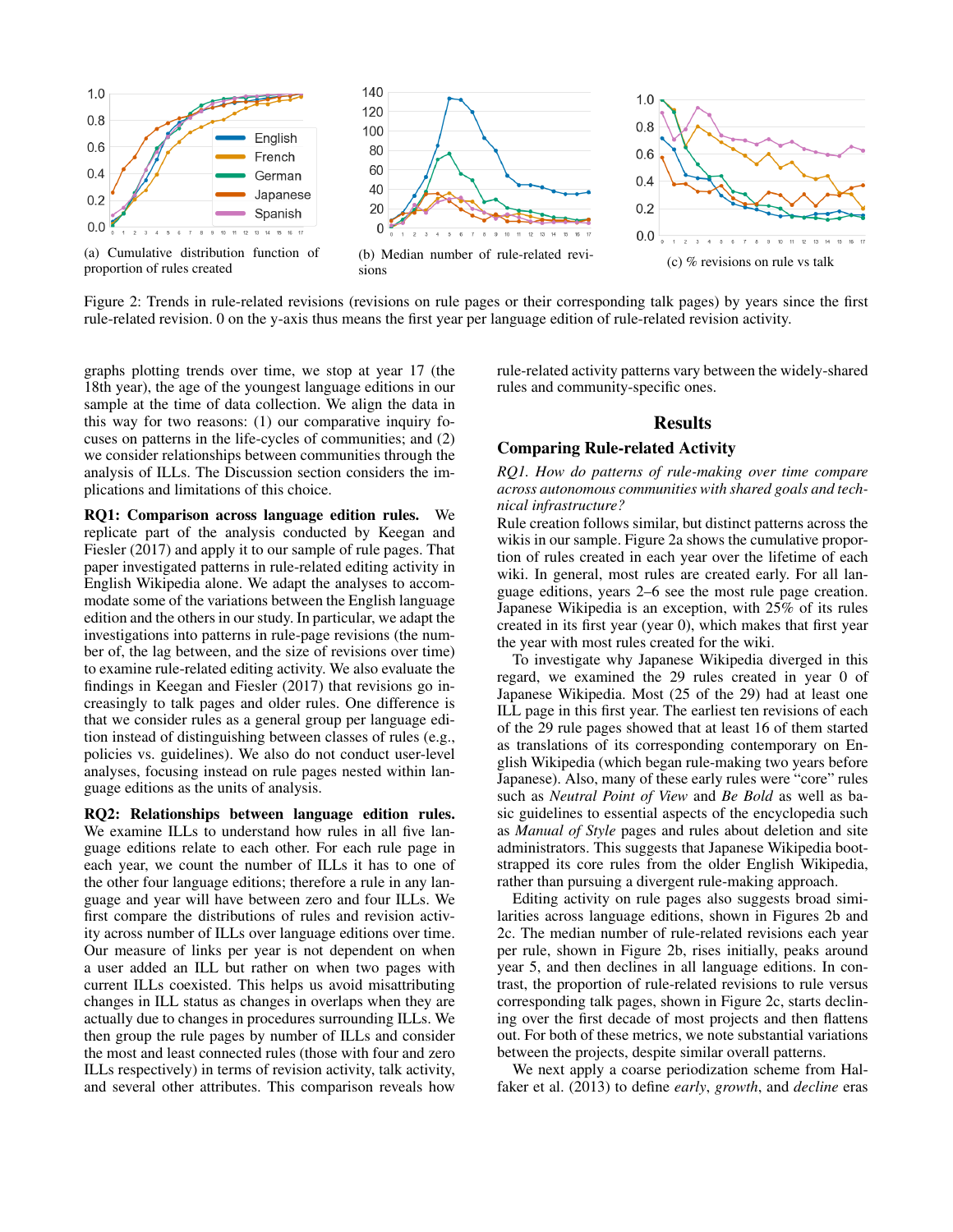

Figure 3: The proportion of rule-related revisions being made to rules that were created in "eras" of the language edition over the first 18 years of rule-making on each Wikipedia.



Figure 4: Annual medians of diff sizes/lags pooled from monthly median of average rule page diff sizes (red, in bytes) and lags (black, in seconds) between revisions per language edition. Each language edition is represented by a dashed line; the bold line is the median trend across language editions.

for each project based on the number of active editors. $8$  Figure 3 shows the proportion of rule-related revisions in a year belonging to each of these three eras faceted by language edition. Rules created in the *early* and *growth* eras dominate activity across all five language editions. However, the degree to which *early* versus *growth* era rules were edited varies by language edition. For example, the Japanese language edition has the highest proportion of *early* era rule revisions, while the Spanish language edition has a larger proportion of *growth* era rule revisions. In none of the five Wikipedias do rules created in the *decline* era attract a large proportion of annual rule revisions.

Across the lifetime of all five language editions, rulerelated revisions become less frequent, get smaller, and tend to shift from rule pages themselves to talk pages. We visualize the first two patterns as a single time series plot of the "grand medians" (over all language editions) of revision latency (time between revisions) and revision size (byte length) in Figure 4. As the projects age, the latency increases and the byte size rises at first and then declines. As with other measures, the degree of increase and decrease in these trends varies by language edition (the dashed lines in Figure 4). Figure 2c shows that rule-related revisions are in-



Figure 5: Percentages of language edition rule set overlap. Note that the diagram is not to-scale.

creasingly on talk pages. Together, these shifts suggest that rule-related work involves increasing discussion rather than changing rule text itself. However, we also note that Spanish Wikipedia currently has a much larger percentage of its revisions on rule (rather than talk) pages, about 60% to the other language editions' 10-40%.

In sum, the five largest Wikipedia language editions have followed similar but distinct patterns in rule-making over about twenty years. Although communities differ on every measure, they have striking commonalities. Most rule pages are created and most actively edited early on as the projects grow. In the last year, language editions appear to have relatively stable sets of rules. While rules remain, in the words of Keegan and Fiesler (2017), "dynamic" as the projects age, editing activity on them stabilizes and shifts to rules' talk pages. Throughout, rule-related editing has remained concentrated among rules created earlier on.

# Similarity and Overlap in Rules Sets

*RQ2. How do the sets of rules become more or less similar over time among communities with shared goals and technical infrastructure?*

Although the language editions show similar trends in patterns of rule-related activity, the interlanguage links (ILLs)

 ${}^{8}$ Halfaker et al. (2013) defines the eras in the following way: *early* begins at the community's creation; *growth* begins in the year the number of active editors starts to increase exponentially; and *decline* begins in the year this growth peaks or tapers off.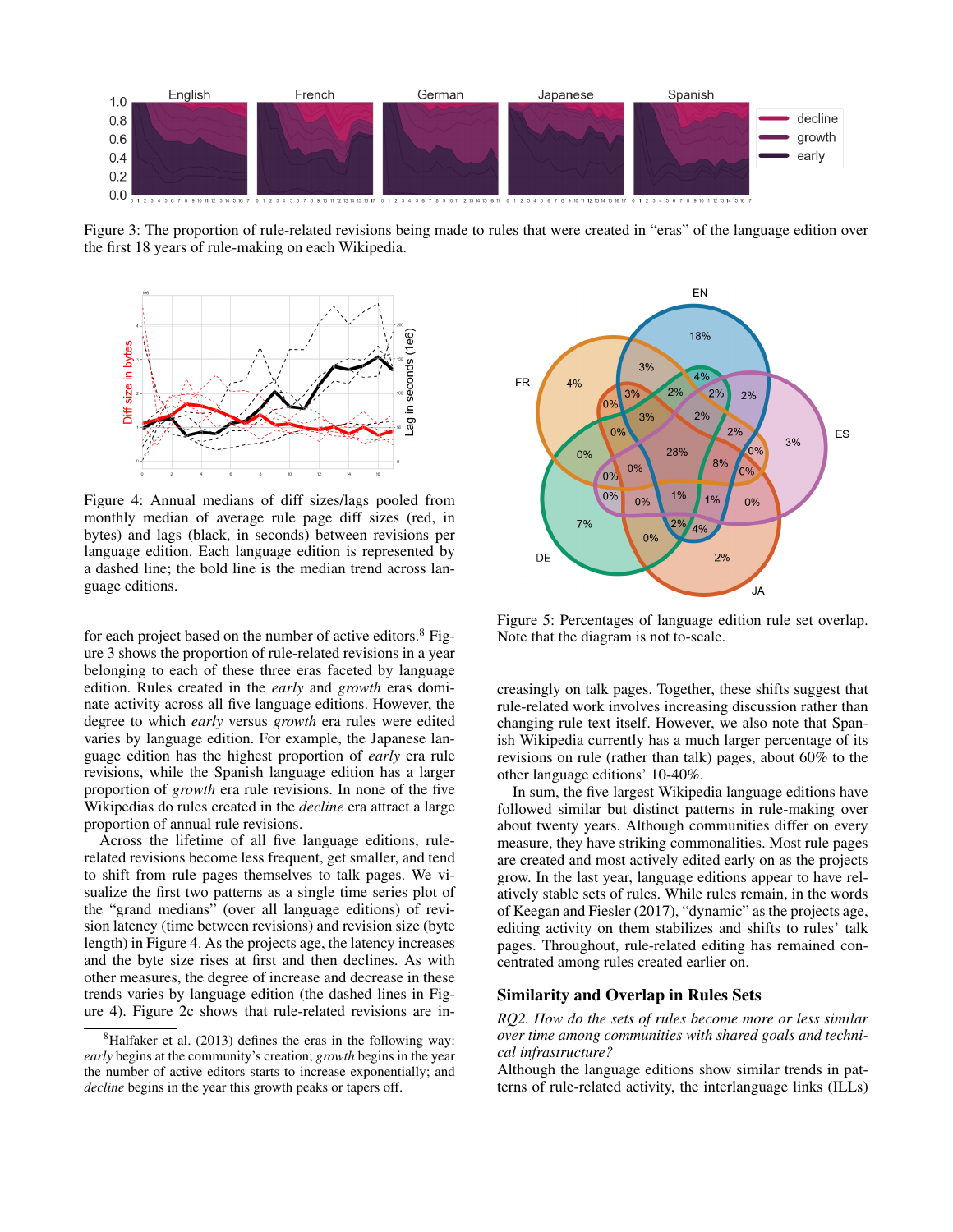

Figure 6: The proportion of rules in a focal language edition in each year (X-axis) with the number of ILLs to the other language editions in the set (area shading).



Figure 7: The proportion of rule-related revisions in a focal language edition in each year (X-axis) made to rules with the number of ILLs to other language editions in the set (area shading).

between their rule sets reveal substantial differences.

The number of rules shared between the five largest Wikipedia language editions fluctuates over the different possible combinations of the language editions. Figure 5 shows a 5-way venn diagram that visualizes the percentages of rules shared across language editions based on ILLs at the time of data collection.<sup>9</sup> About 28% of all rule pages are shared across all five language editions. The number of rule pages on only one language edition (259 rules with 0 ILLs) rivals and then surpasses the number of those shared by all five language editions (221 rules with 4 ILLs).

This distribution of connectedness by ILLs has also shifted over time, with the language editions' rule sets becoming slightly more differentiated from each other. Figure 6 shows the proportion of rules having zero to four ILLs each year, faceted by language edition. We note that overall proportions are skewed by the number of unique rules in the English and German language editions, indicated by the lightest shaded area in those two panels. However, as of the time of data collection, all of the language editions contain a substantial proportion of rules that have either no ILLs or link to only one other language edition in the set (approximately 20% or more). Also, for all five language editions, the proportion of these 0-1 ILL rules has grown over time. In other words, the majority of rules in all five wikis are shared and connected by ILLs, but the rule sets increasingly contain rules that are unique or shared with just one other language edition. Moreover, the proportion of rules connected by ILLs in each wiki has stabilized (although this may be a function of the stabilization of the number of rules as well).

Rule-related revision predominately and increasingly goes towards rules with more ILLs. Figure 7 shows the proportion of rule-related revisions (including talk page revisions) going to rules with between zero and four ILLs. What distinguishes rules shared across all language editions from those that exist only on one language edition in our sam-

|        |                                        | 0 ILLs | 4 ILLs |
|--------|----------------------------------------|--------|--------|
| Median | Rule creation year                     | 2007   | 2004   |
|        | Rule page length (char bytes)          | 8,100  | 14,251 |
|        | # Wikilinks                            | 449    | 31,806 |
|        | # Revisions                            | 195    | 371    |
|        | # Unique contributors                  | 53     | 234    |
| Total  | $\overline{\%}$ revisions rule-to-talk | 29.3%  | 23.3%  |

Table 2: Attributes of rule pages with 0 ILLs and those with 4 ILLs, at the end of 2020. The number of Wikilinks is from the Link Count API provided by Wikipedia. Note that the number of revisions and unique contributors are for rule and rule-talk pages.

ple? Table 2 reports several summary statistics. Comparing the medians of the two groups, rules with 4 ILLs (221 rule pages) typically see 3.6 times more revisions and 3.9 times more unique contributors than those with zero ILLs (259 rule pages). Moreover, 4-ILL rules are created slightly earlier, with a median creation year of 2004, while 0-ILL rules have a median creation year of 2007. The 4-ILL rules also have 70.8 times more unique pages linking to them (wikilinks) than the 0-ILL rules.

Overall, our analyses examining ILLs revealed that language editions' rule sets became increasingly differentiated from one another, though this trend slowed by year 5 in each wiki. While the number of 0-ILL rules have grown, the proportion of these community-specific rules per language edition varies. For example, the presence of community-specific rules is more obvious in the two larger language editions, English and German. Notably, we find that community-specific rules are not the focus of rulerelated revision activity in any community, which instead goes towards rules shared across all five language editions. A comparison of widely-shared rules versus communityspecific ones indicates that the former are created earlier, have longer pages, see more revisions and contributors, and

<sup>&</sup>lt;sup>9</sup>The areas plotted in the diagram are not to scale.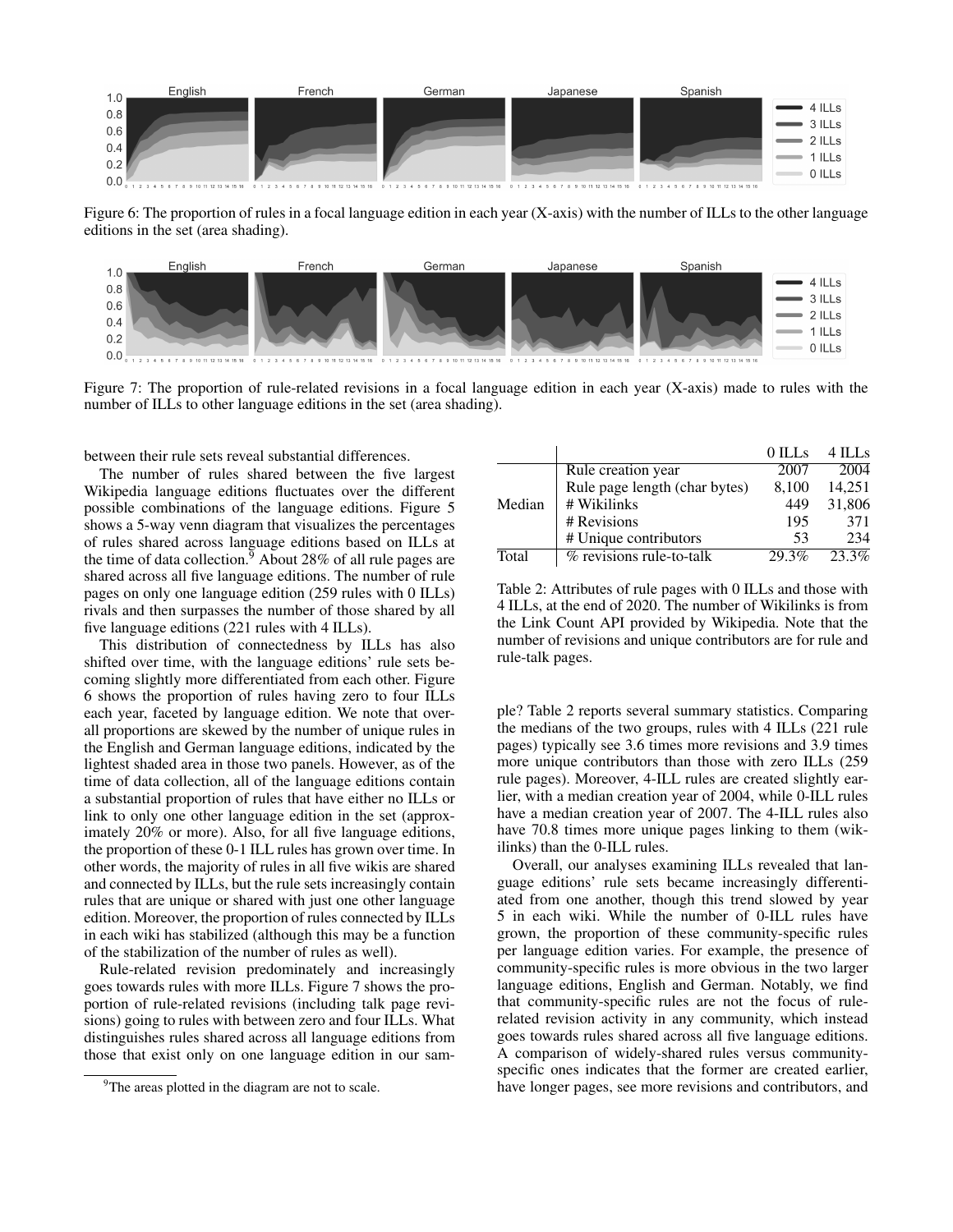are more widely referred to on other pages.

# **Discussion**

Our results contribute several novel insights into how rules and rule-making have supported self-governance in the five largest language editions of Wikipedia over nearly twenty years. Rule-related editing activity peaked in early years, and has since stabilized, slowed, and shifted to discussion. The communities have created and elaborated a common core of rules through similar rule-related editing behaviors. They have also combined these shared rules and practices with some localized ones: the rule sets of the language editions have become increasingly diverse over time, as indicated by the growth of community-specific rules, even as editing activity has remained focused on widely-shared rules, which tend to be older, longer, and more heavily linked. We elaborate on these themes and their implications below in light of the prior work that motivated this study.

Stabilization in self-governance Our analyses extend and reproduce several earlier findings using almost 100 years of data aggregated across five communities. We find a rise-anddecline pattern in rule-related editing in all five language editions, mirroring patterns of more general activity and rule-related editing on English Wikipedia (Halfaker et al. 2013; Keegan and Fiesler 2017) as well as activity in other large wiki communities (TeBlunthuis, Shaw, and Hill 2018). Also consistent with prior work on English Wikipedia (Keegan and Fiesler 2017), all language editions have seen fewer and smaller rule-related revisions over time, with a growing proportion of them going to talk pages.

Why do we see these similarities in patterns of rulerelated activity across these communities? We find that the five largest Wikipedias have all experienced rule-related stabilization alongside formalization of self-governance. Prior work on English Wikipedia and other communities has characterized similar patterns to those we observe as indicative of "diminishing flexibility to change [rules]" (Keegan and Fiesler 2017), "policy calcification" (Halfaker et al. 2013), and "entrenchment" (Halfaker et al. 2013; TeBlunthuis, Shaw, and Hill 2018). In this vein, our findings resonate with existing claims that the formalization of institutions in self-governing online communities accompanies the consolidation of organizational authority (Shaw and Hill 2014; TeBlunthuis, Shaw, and Hill 2018). Future work might consider how editor experience relates to patterns of rule-related activity, including the enforcement of rules, in order to elaborate and test this affinity between governance formalization and authority consolidation more fully.

Generalizability of findings Patterns shared across the five language editions suggest commonalities that may generalize even more widely to other peer production systems and online communities engaged in self-governance. Earlier studies of English Wikipedia or any single community alone could not exclude the possibility that observed patterns derived from linguistic, organizational, or other projectspecific factors (such as scale, age, or specific events) unique to that community (Hill and Shaw 2019). By comparing five

Wikipedias we eliminate some of these potential alternative explanations. However, it is possible the size or longevity of the language editions in this sample or other commonalities between the communities (e.g., they are all Wikipedias) limit the generalizability of the findings. Future work considering the experiences of younger, smaller Wikipedias and more diverse types of online communities will be necessary to address this concern empirically.

Developing diverse institutions. Although the language editions are aligned in key aspects—they share goals and technical infrastructure—the similar trajectories noted in the preceding section do not point to identical institutional arrangements. We found that the number of communityspecific 0-ILL rules grew to surpass the number of widelyshared 4-ILL rules. Our results extend prior findings highlighting the diversity of institutional rules across communities within a single system (Chandrasekharan et al. 2018; Fiesler et al. 2018; Strimling and Frey 2020).

Zero-ILL rules exemplify one way that the communities sustain differences that merit further explanation. We note that several other differences relate to project age and size. In particular, the sheer scale of the German and English language editions renders some points of comparison difficult between these two projects and others in our sample. Some differences, such as the bulk importation of rules at the beginning of the Japanese language Wikipedia, may reflect project sequencing, learning, and influence across projects. Other variations, such as Spanish Wikipedia's propensity to sustain a uniquely high proportion of rule-related activity on rule pages (rather than talk pages) require further investigation. Such variations may reflect differences in, for example, communities' organizational culture (Kiene, Shaw, and Hill 2018), the actions of influential leaders, or other factors.

Our observational analyses cannot provide conclusive explanation of the causes or effects of these differences. However, given that our sample holds the goals and technical infrastructure of these Wikipedias near-constant, differences between them are not likely explained by these factors. Our evidence suggests instead that institutions of online community self-governance have substantial and sustainable variations (Frey, Krafft, and Keegan 2019; Ostrom 1990). Moreover, it suggests that these institutional variations may scaffold the relationships between communities, which may range from competitive to complementary in nature TeBlunthuis and Hill (2021).

The role of older, shared rules. Although overlaps in rule sets decreased, rule-related revisions increasingly concentrated on older rules shared across all five language editions. These shared 4-ILL rules, particularly those created early in projects' histories, include those core to the Wikipedia mission such as rules connected to the "Five pillars" of Wikipedia. Compared against 0-ILL rules, they to be older as well as more actively edited by a larger group of contributors, and are far more widely referenced. A preliminary, post-hoc exploration following this analysis suggests that many of the 4-ILL rules are essentially obligatory because they reflect the founding principles shared by all Wikipedias. As language editions maintain the same goal of peer produc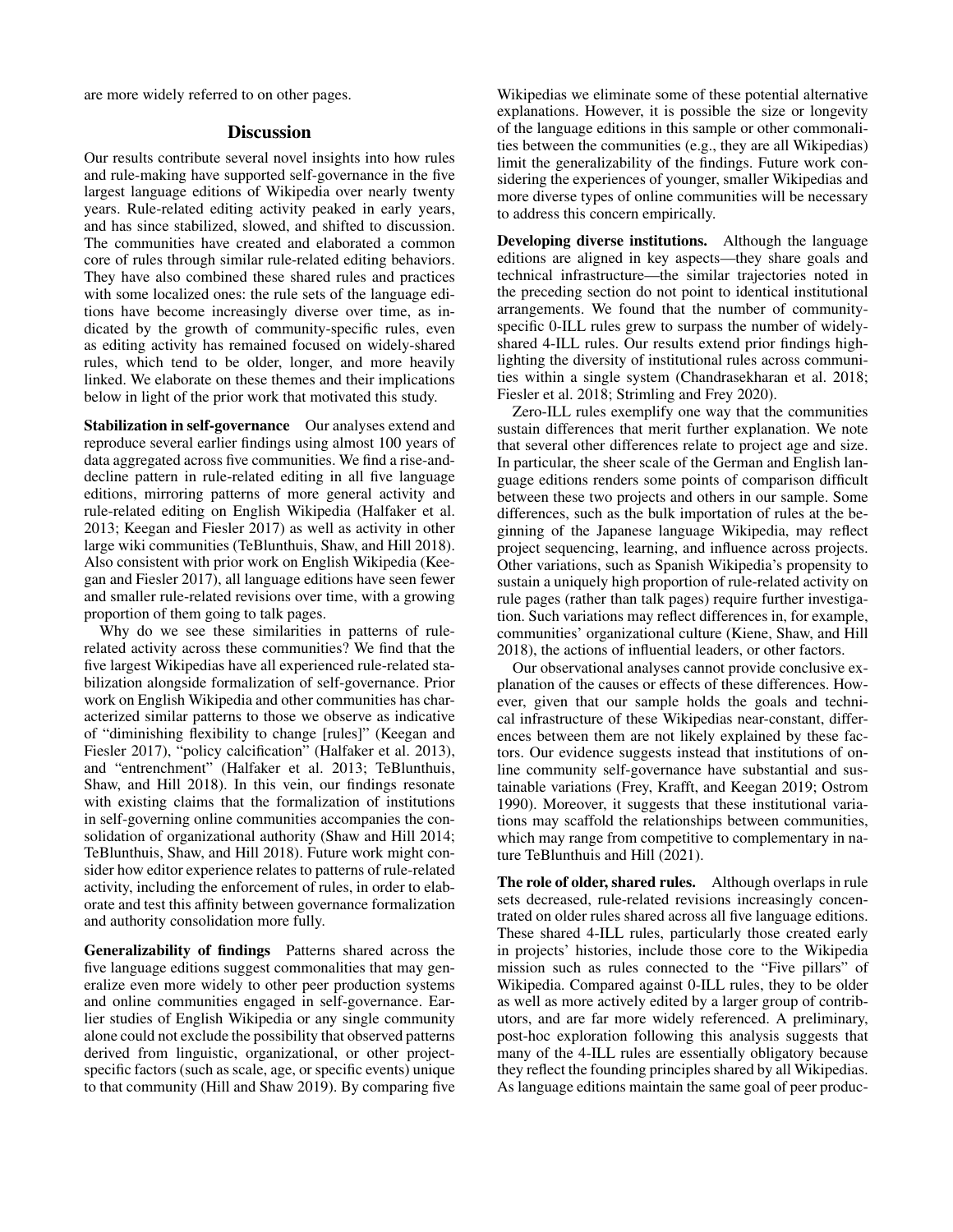ing a reliable online encyclopedia under a certain ethos, the shared rules likely help coordinate this shared mission. We suggest that the centrality and breadth of early, shared rules would also explain why revision activity skews to them. Given that many of the original core rules began with English Wikipedia, this may also suggest a path dependency resulting in similar institutional arrangements.

The rules shared across all five language editions also elicit ongoing deliberation. Prior work on English Wikipedia has underscored the importance of deliberation in communities' understandings of rules, particularly for core, ambiguous rules such as "Ignore all rules" established early in Wikipedia's history (Matei and Dobrescu 2010; Black et al. 2011). This deliberation also includes critical discussion of rules on other pages such as *essays* (Morgan and Zachry 2010). Building on this set of prior work, the active talk pages we observe suggest that each language edition continuously engages in a process of discussing, adapting, and internalizing widely shared rules. In addition to longitudinal comparisons of rule content across language editions, further work examining how communities interpret and invoke shared rules can clarify if attention to shared rules is a sign of intertwined governance or divergence.

Both the growth of community-specific rules and active discussion of shared rules in each language edition suggest that communities foster their own distinct institutional understandings, echoing the importance of internally understood rules in communities (Ostrom 1990). Furthermore, the sustained importance of older, shared rules highlights an relationship between communities that differs from competitive ones described in much work of the work that focuses on overlaps in ecologies of communities (Wang, Butler, and Ren 2012). Instead, the overlaps of the shared rules underscore how communities co-exist in complementary ways (TeBlunthuis and Hill 2021; ?).

#### Limitations

Our study contains several other limitations that point to directions for future work. For example, as noted above, our sample of Wikipedias contains the five *largest* Wikipedia communities. This includes a wide size range in terms of active editors, but is neither exhaustive nor representative as we selected communities in order to compare a set similar in activity and age. For example, a small community created recently may heavily copy rules from larger and older communities, pointing to a different explanation. Future work should examine a larger and more diverse sample along dimensions of community size and age. Moreover, the research setting of Wikipedia limits the generalizability of our findings: unlike many sites where each community may have different topics, Wikipedia language editions are unified by a shared mission. Research should consider cross-community rule development on other sites.

We are also limited in describing relationships between communities. While ILLs are centrally managed via Wikidata, they are imperfectly maintained and cannot encompass the range of possible relationships between pages and concepts. For example, some ILLs may simply have yet to be created, thus contributing to the growing number of rules

with fewer ILLs. Since we look at current ILLs to consider overlaps retrospectively, our data also does not reflect changes in ILL maintenance. Other ILLs may exist despite substantial variations in the content of the pages in question. One-to-one mappings of concepts across language editions via ILLs often break, with one page on one language edition becoming several on another Hecht and Gergle (2010). Within the scope of this project, these issues underscore the larger pattern of community-specific rule development. Future work might address these constraints and examine other dimensions of intercommunity interactions, such as rule page connections via cross-lingual editors or the diffusion of specific rules, which may point to clearer mechanisms of rule overlap and change. In particular, as noted above, a close examination of the content of rules that are widely-shared versus those that are community-specific can provide a clearer image of *why* communities diverge in rule development.

Finally, our decision to align language editions temporally for the purposes of comparison limits certain possibilities of comparison within our data. Temporal alignment puts communities on parallel footing and obscures sequential relationships in the data. Alignment is appropriate for our study because we focused on general life-cycles of communities' governance and explore relationships between communities through ILLs. Future work can consider event sequences directly.

# Conclusion

This study examined rule-related editing across the five largest Wikipedia language editions to investigate how selfgoverning communities that share goals and technical infrastructure compare and relate. We found that language editions experience similar trajectories in rule-making and each continued to pay attention to broad, widely-shared rules created early on. However, the language editions also developed distinct institutions through community-specific rules and active discussions about core rules. The tendency towards rule stabilization in all language editions highlights how key early years are to communities' institutional formation. The variations sustained across communities underscore how shared goals, technologies, and even organizational development could still result in diverse sets of rules. Finally, the continued attention to shared rules and the growth of community-specific rules also indicate potential mechanisms by which Wikipedia language editions coordinate around common principles and internalize these principles in distinct ways.

### Acknowledgements

The authors would like to thank Brian Keegan and Casey Fiesler who generously shared their code for analysing rule page revision histories on English Wikipedia; Agnes Horvat, Darren Gergle, members of the Community Data Science Collective, and the reviewers, all of whom provided thoughtful feedback on this project; and undergraduate research assistant Serene Ong, who assisted with data collection and cleaning. Support for this work came from the National Sci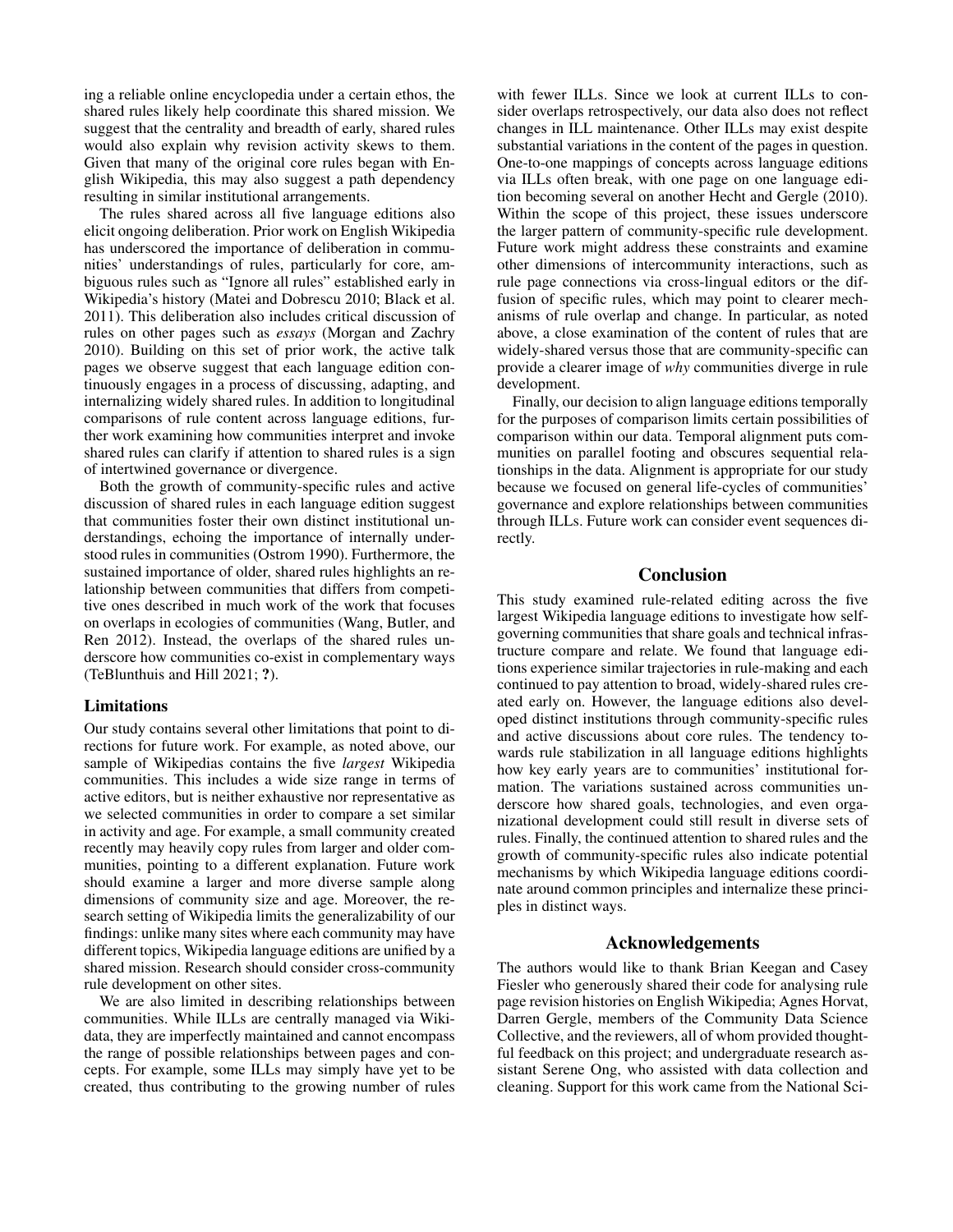ence Foundation (IIS-1910202, DGE-1842165) and Northwestern University.

### References

Bao, P.; Hecht, B.; Carton, S.; Quaderi, M.; Horn, M.; and Gergle, D. 2012. Omnipedia: Bridging the Wikipedia Language Gap. In *Proceedings of the SIGCHI Conference on Human Factors in Computing Systems*, CHI '12, 1075– 1084. New York, NY, USA: ACM.

Black, L. W.; Welser, H. T.; Cosley, D.; and DeGroot, J. M. 2011. Self-Governance through Group Discussion in Wikipedia Measuring Deliberation in Online Groups. *Small Group Research* 42(5): 595–634.

Chandrasekharan, E.; Samory, M.; Jhaver, S.; Charvat, H.; Bruckman, A.; Lampe, C.; Eisenstein, J.; and Gilbert, E. 2018. The Internet's Hidden Rules: An Empirical Study of Reddit Norm Violations at Micro, Meso, and Macro Scales. *Proc. ACM Hum.-Comput. Interact.* 2(CSCW): 32:1–32:25.

De Filippi, P.; Frey, S.; Schneider, N.; Tan, J. Z.; and Zhang, A. X. 2020. Modular Politics: Toward a Governance Layer for Online Communities. *arXiv:2005.13701 [cs]* .

Fiesler, C.; and Dym, B. 2020. Moving Across Lands: Online Platform Migration in Fandom Communities. *Proc. ACM Hum.-Comput. Interact.* 4(CSCW1): 042:1–042:25.

Fiesler, C.; Jiang, J. A.; McCann, J.; Frye, K.; and Brubaker, J. R. 2018. Reddit Rules! Characterizing an Ecosystem of Governance. In *Proceedings of the International AAAI Conference on Web and Social Media*, 72–81. Stanford, CA: AAAI.

Frey, S.; Krafft, P. M.; and Keegan, B. C. 2019. "This Place Does What It Was Built for": Designing Digital Institutions for Participatory Change. *Proc. ACM Hum.-Comput. Interact.* 3(CSCW): 32:1–32:31.

Frey, S.; and Sumner, R. W. 2019. Emergence of Integrated Institutions in a Large Population of Self-Governing Communities. *PLOS ONE* 14(7): e0216335.

Hale, S. A. 2014. Multilinguals and Wikipedia Editing. In *Proceedings of the 2014 ACM Conference on Web Science*, 99–108. New York, NY, USA: ACM.

Halfaker, A.; Geiger, R. S.; Morgan, J. T.; and Riedl, J. 2013. The Rise and Decline of an Open Collaboration System: How Wikipedia's Reaction to Popularity Is Causing Its Decline. *American Behavioral Scientist* 57(5): 664–688.

Hara, N.; Shachaf, P.; and Hew, K. F. 2010. Cross-Cultural Analysis of the Wikipedia Community. *Journal of the American Society for Information Science and Technology* 61(10): 2097–2108.

Hecht, B.; and Gergle, D. 2010. The Tower of Babel Meets Web 2.0: User-Generated Content and Its Applications in a Multilingual Context. In *Proceedings of the SIGCHI Conference on Human Factors in Computing Systems*, CHI '10, 291–300. Atlanta, Georgia, USA: ACM.

Hill, B. M.; and Shaw, A. 2019. Studying Populations of Online Communities. In Foucault Welles, B.; and Gonzalez- ´

Bailón, S., eds., *The Oxford Handbook of Networked Communication*, 173–193. Oxford, UK: Oxford University Press.

Hwang, S.; and Foote, J. D. 2021. Why Do People Participate in Small Online Communities? *Proc. ACM Hum.- Comput. Interact.* 5(CSCW2). doi:10.1145/3479606. URL https://doi.org/10.1145/3479606.

Jemielniak, D. 2014. *Common Knowledge?: An Ethnography of Wikipedia*. Stanford, CA: Stanford University.

Jhaver, S.; Frey, S.; and Zhang, A. 2021. Designing for Multiple Centers of Power: A Taxonomy of Multi-Level Governance in Online Social Platforms. *arXiv:2108.12529[cs]* .

Keegan, B.; and Fiesler, C. 2017. The Evolution and Consequences of Peer Producing Wikipedia's Rules. In *Proceeings of the Eleventh International AAAI Conference on Web and Social Media*, 112–121. AAAI.

Kiene, C.; Monroy-Hernández, A.; and Hill, B. M. 2016. Surviving an "Eternal September": How an Online Community Managed a Surge of Newcomers. In *Proceedings of the 2016 CHI Conference on Human Factors in Computing Systems*, 1152–1156. New York, NY: ACM.

Kiene, C.; Shaw, A.; and Hill, B. M. 2018. Managing Organizational Culture in Online Group Mergers. *Proc. ACM Hum.-Comput. Interact.* 2(CSCW): 89:1–89–21.

Kiesler, S. E.; Kraut, R. E.; Resnick, P.; and Kittur, A. 2012. Regulating Behavior in Online Communities. In Kraut, R. E.; and Resnick, P., eds., *Building Successful Online Communities: Evidence-Based Social Design*. MIT Press.

Kim, S.; Park, S.; Hale, S. A.; Kim, S.; Byun, J.; and Oh, A. H. 2016. Understanding Editing Behaviors in Multilingual Wikipedia. *PloS one* 11(5): e0155305.

Malik, M.; and Pfeffer, J. 2016. Identifying Platform Effects in Social Media Data. *Proc. Tenth International AAAI Conference on Web and Social Media* 10(1).

March, J.; Schulz, M.; and Zhou, X. 2000. *The Dynamics of Rules: Change in Written Organizational Codes*. Stanford, CA: Stanford University Press.

Massanari, A. 2017. #Gamergate and The Fappening: How Reddit's Algorithm, Governance, and Culture Support Toxic Technocultures. *New Media & Society* 19(3): 329–346.

Matei, S. A.; and Dobrescu, C. 2010. Wikipedia's "Neutral Point of View": Settling Conflict through Ambiguity. *The Information Society* 27(1): 40–51.

Morgan, J. T.; and Zachry, M. 2010. Negotiating with Angry Mastodons: The Wikipedia Policy Environment As Genre Ecology. In *Proceedings of the 16th ACM International Conference on Supporting Group Work*, GROUP '10, 165– 168. New York, NY, USA: ACM.

Müller-Birn, C.; Dobusch, L.; and Herbsleb, J. D. 2013. Work-to-Rule: The Emergence of Algorithmic Governance in Wikipedia. In *Proceedings of the 6th International Conference on Communities and Technologies*, 80–89. New York, NY, USA: ACM.